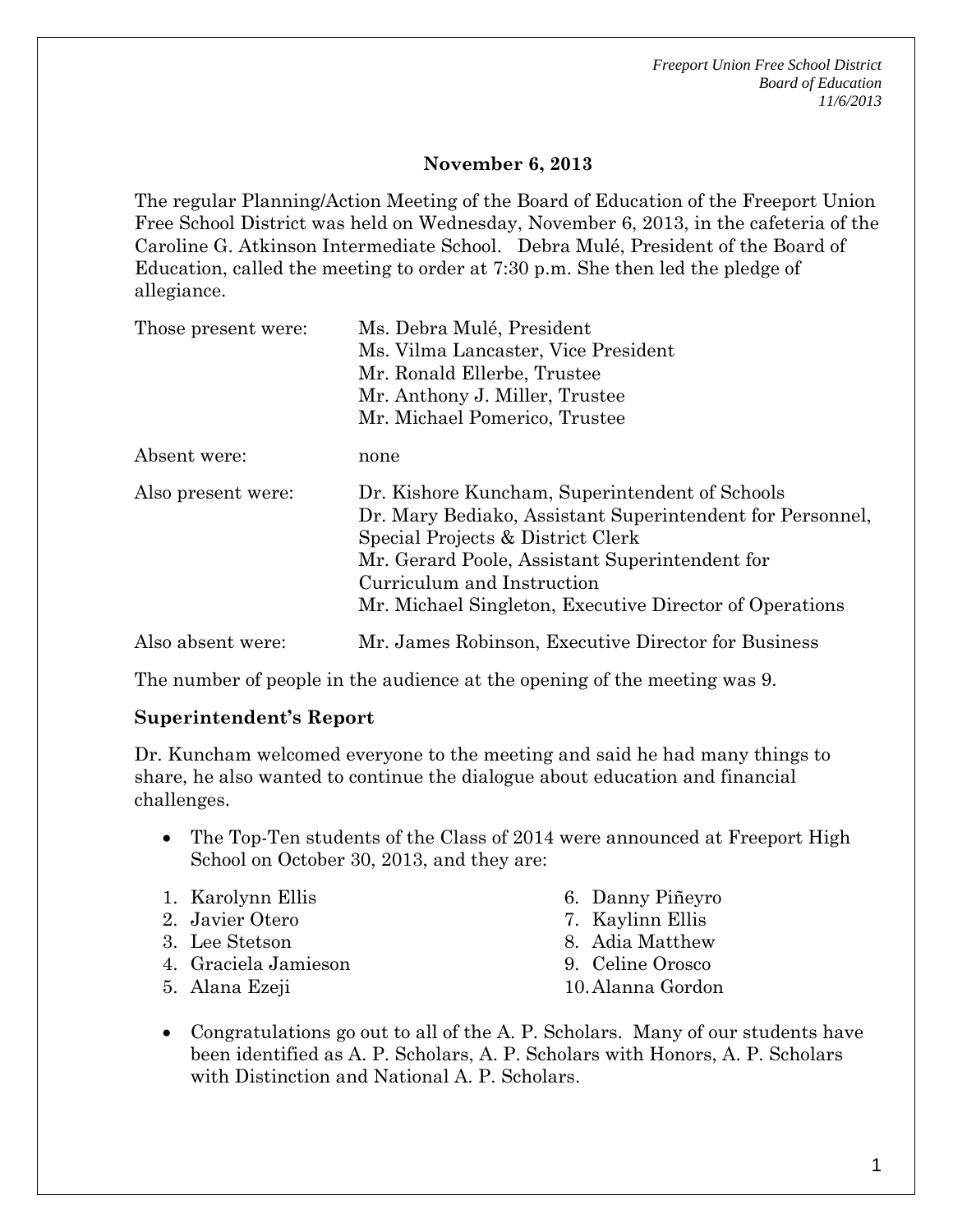- Freeport will be highly represented once again at the All County Festival due to outstanding scores they received last May at the NYSSMA/All State Adjudication.
- The German Exchange Program is going strong and 21 students along with 2 chaperones will be arriving on November 30, 2013.
- Congratulations to the FHS Select Choral and their participation in Senator Fuschillo's "Golden Gathering".
- Dr. Kuncham, as the leader of Freeport Union Free School District, spoke at a Candlelight Vigil to remember Lewis (Lou) Reed. Freeport Graduate and music icon. There was much coverage by the press.
- Nassau County is donating five panic alarms to each school district in Nassau County. We are looking into obtaining additional alarms for our other schools.
- Shannon Welcome broke her own record at the Divisional Swim Championships on October 30, 2013 in the 100 yard butterfly. The previous week she broke the record that had been standing since 1998. She is now qualified to compete in the County preliminaries in the 100 yard butterfly as well as the 200 yard individual medley event.
- Courtesy Bus Company, parent company of Atlantic Bus Company (the company we use) filed for Chapter 11 last night. We have been assured that it will be business as usual. Our legal team is making sure that we will be protected.
- Negotiations are ongoing with the Freeport Teachers Association.
- Budget meetings for the 2014-2015 School Year will be starting in early December.
- The State has released the School District's contribution to the Teachers Retirement System for the coming year. The Teachers Retirement contribution for this year was up 37%, this coming year it will be 9.23%. Even though it is reduced from this year the increase for that line on the budget next year puts Freeport over the cap.

# **Educational and Fiscal Challenges**

Dr. Kuncham introduced Mr. Gerard Poole, Assistant Superintendent for Curriculum and Instruction. Mr. Poole made the following remarks.

ESEA Waiver request:

- Would exempt students that take the Regents exam in eighth grade from taking the NYS eighth grade math test.
- Students that do so would be required to pass an additional math Regents in High School.

# NYSESLAT:

• Last year the exams became aligned to the CCLS and included more grade bands. This year the test will be more aligned to the CCLS and the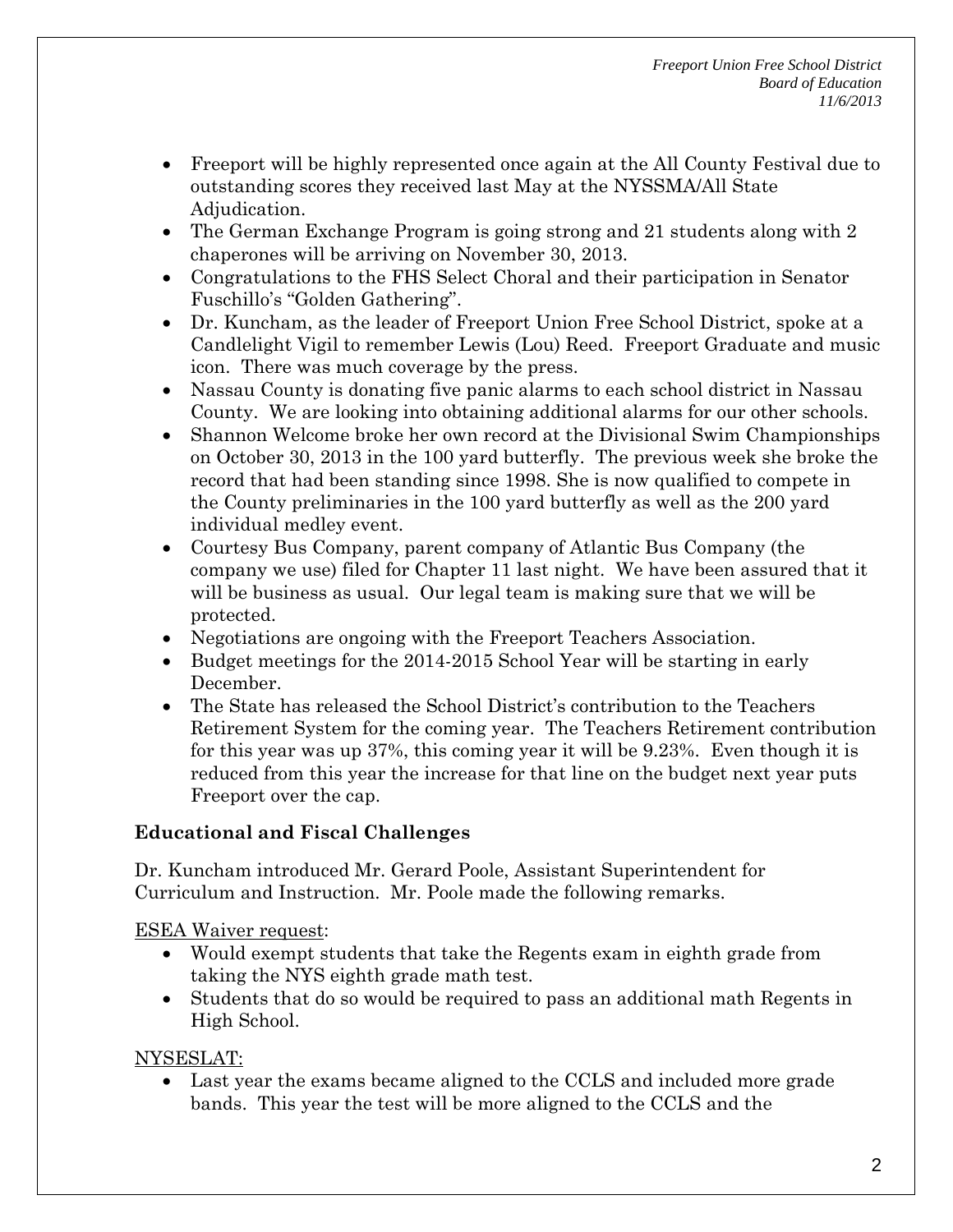identification exam (LAB-R) has changed as well to a new CCLS aligned exam aligned to the NYSESLAT.

## CCLS Regents:

- This year students that take a commencement level math course for the first time must be enrolled in a CCLS aligned course and will take a CCLS Regents exam. This is typically Integrated Algebra 1. For this year only, they may take both the CCLS and the 2005 aligned Regents and use the higher grade. This also applies for ELA, however students will not be assessed until grade 11 in a CCLS aligned ELA Regents exam.
- The Regents is considering changing the scale score from the current 0-100 scale to a new scale range. They will then create a conversion document to give schools a "percentage" score to use for course averages.
- The Regents is considering a new Research paper commencement requirement.

# PARCC:

• The start of web based testing has been delayed for a year. The new projected start is the 2015-16 school year. Projected price of \$29.50 per student for NYS. Districts would have option to purchase start of the school year and mid- year formative exams.

Alternate Pathway for Special Education Students:

- The IEP diploma has been eliminated. And a Career and Occupational Studies Commencement credential is in its place.
- Must offer to all students with an IEP. It is designed to have students become credentialed in workplace skills. Students must still be allowed to continue in school if they desire in order to earn a Regents diploma. Full implementation 2015.

# Data Portal

- RTTT districts were required to select a portal from a list of three provided by the state at no cost to Districts for the next two years. Freeport is an RTTT District.
- Portal is designed to create a central warehouse of student information for schools. They are designed to be longitudinal.
- Freeport selected "Datacation." District may switch providers at the end of the year.

No Freeport student data has been uploaded yet, a midwinter date is projected to be the time that Districts will be asked to upload.

# **Questions from the Public**

The public was given the opportunity to address the Board of Education. Each speaker was allowed to address the Board for four minutes on any topic. The Board and administration addressed the comments from the public.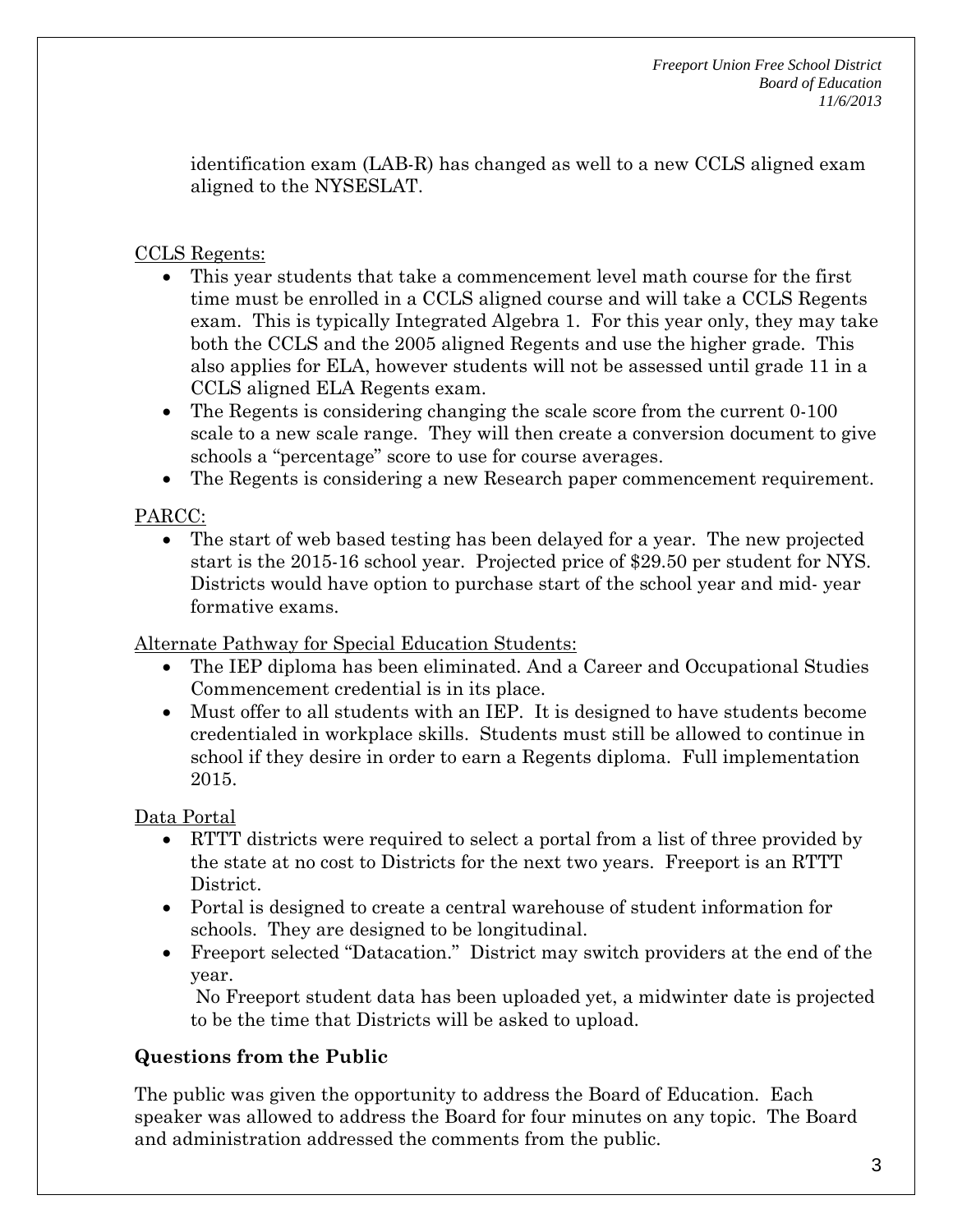*Freeport Union Free School District Board of Education 11/6/2013*

### **Items for Action**

On a motion by Mr. Ellerbe and a seconded by Mr. Pomerico the following item was approved:

### **CSE/CPSE Minutes**

**BE IT RESOLVED,** that the Board of Education of the Freeport Union Free School District hereby accepts the minutes of the meetings of the committees on special education and preschool special education for the following dates: September 9, 10, 11, 12, 16, 18, 19, 20, 23, 24, 25, 30, 2013. October 1, 3, 7, 8, 10, 11, 15, 16, 18, 23, 2013.

The vote was unanimous, Ellerbe, Lancaster, Miller, Mulé and Pomerico.

On a motion by Mr. Pomerico and a seconded by Mr. Ellerbe the following item was approved:

### **Acceptance of the First Reading of the Board of Education Revised Policies**

**BE IT RESOLVED,** that the Board of Education of the Freeport Union Free School District, that as a first reading, hereby acknowledges the receipt of and has had the opportunity to review the Revised Board of Education following Policies;

1330,1338,1510,3310,3410,3420,5110,5120,5130,5150,5230,5634,5650,6170, 6470,6510,7220,7222,7240,7242,7315,7513,7551,7552,7555,7610,7610,7640 8130,8242,8243,8271.

The vote was unanimous, Ellerbe, Lancaster, Miller, Mulé and Pomerico.

On a motion by Ms. Lancaster and a seconded by Mr. Miller the following item was approved:

### **Adoption of the 2013-2014 Annual Professional Performance Review (APPR) Plan**

**BE IT RESOLVED**, that the Board of Education of the Freeport Union Free School District herewith approves and adopts the attached documents as the District's 2013- 2014 Annual Professional Performance Review plan for classroom teachers in compliance with the Education Law §3012-c, 8 N.Y.C.R.R. 30-2 and 8 N.Y.C.R.R. 100.2; and

**BE IT FURTHER RESOLVED**, that the Board of Education authorizes the Superintendent or his designee to submit the plan via the online portal, "Review Room", or via any other means allowable by law, to the Commissioner of Education for review.

The vote was unanimous, Ellerbe, Lancaster, Miller, Mulé and Pomerico.